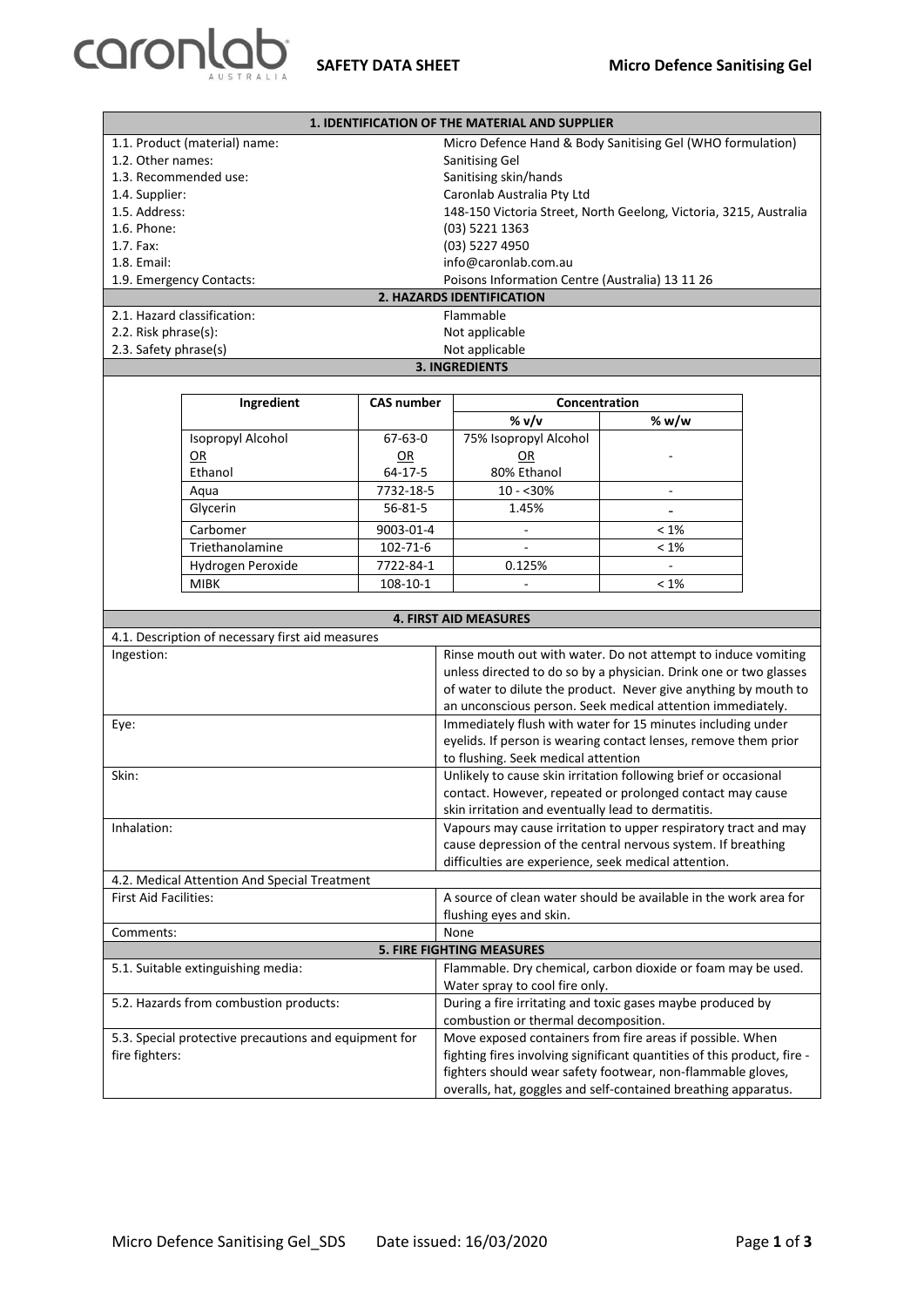

| <b>6. ACCIDENTAL RELEASE MEASURES</b>                    |                                                                    |  |  |  |  |
|----------------------------------------------------------|--------------------------------------------------------------------|--|--|--|--|
| 6.1. Emergency procedures:                               | Prevent product from entering drains                               |  |  |  |  |
| 6.2. Methods and materials for containment and clean     | Minor spills: mop up bulk and dilute remainder with water.         |  |  |  |  |
| up:                                                      | Major spills: treat as industrial waste                            |  |  |  |  |
| <b>7. HANDLING AND STORAGE</b>                           |                                                                    |  |  |  |  |
| 7.1. Precautions for safe handling:                      | Observe precautions found on label. Handle in accordance with      |  |  |  |  |
|                                                          | good industrial hygiene and safety practice.                       |  |  |  |  |
| 7.2. Conditions for safe storage, including any          | Product is regulated as a Class 3 Dangerous Goods when stored      |  |  |  |  |
| incompatibilities:                                       | in quantities exceeding 300mL. Keep container closed. Store in a   |  |  |  |  |
|                                                          | cool, dry place. Keep away from fire or flame.                     |  |  |  |  |
| 8. EXPOSURE CONTROLS/PERSONAL PROTECTION                 |                                                                    |  |  |  |  |
| None allocated<br>8.1. National exposure standards       |                                                                    |  |  |  |  |
| 8.2. Biological limit values                             | None allocated                                                     |  |  |  |  |
| 8.3. Engineering controls                                | Use in a well-ventilated area.                                     |  |  |  |  |
| 8.4. Personal protective equipment                       | Gloves may be used to minimise contact.                            |  |  |  |  |
|                                                          |                                                                    |  |  |  |  |
|                                                          | 9. PHYSICAL AND CHEMICAL PROPERTIES                                |  |  |  |  |
| 9.1. Appearance:                                         | Clear pourable gel                                                 |  |  |  |  |
| 9.2. Odour:                                              | Characteristic of alcohol                                          |  |  |  |  |
| 9.3. pH:                                                 | $5.5 - 7.0$ (20 <sup>°</sup> C)                                    |  |  |  |  |
| 9.4. Vapour Pressure:                                    | 4.1 kPa @ 20°C (isopropyl alcohol)                                 |  |  |  |  |
|                                                          | <b>OR</b>                                                          |  |  |  |  |
|                                                          | 5.7 kPa @ 20°C (ethanol)                                           |  |  |  |  |
| 9.5. Vapour density:                                     | Not known                                                          |  |  |  |  |
| 9.6. Boiling point/range:                                | 82.5°C (isopropyl alcohol)                                         |  |  |  |  |
|                                                          | OR                                                                 |  |  |  |  |
|                                                          | 5.7 kPa @ 20°C (ethanol)                                           |  |  |  |  |
| 9.7. Melting point:                                      | Not applicable                                                     |  |  |  |  |
| 9.8. Solubility in water:                                | Soluble                                                            |  |  |  |  |
| 9.9. Specific gravity:                                   | $0.86 - 0.95$ g/mL                                                 |  |  |  |  |
| 9.10. Flash Point:                                       | $22-24^{\circ}C$                                                   |  |  |  |  |
| 9.11. Viscosity at room temperature:                     | Pourable gel                                                       |  |  |  |  |
| 9.12. Percent volatile:                                  | Not known                                                          |  |  |  |  |
|                                                          | <b>10. STABILITY AND REACTIVITY</b>                                |  |  |  |  |
| 10.1. Chemical Stability:                                | Stable under normal conditions                                     |  |  |  |  |
| 10.2. Conditions to avoid:                               | Not known                                                          |  |  |  |  |
| 10.3. Incompatible materials:                            | No particular incompatibilities                                    |  |  |  |  |
| 10.4. Hazardous decomposition products:                  | Combustion may yield small amounts of oxides of carbon,            |  |  |  |  |
|                                                          | smoke, incomplete combustion products, flammable                   |  |  |  |  |
|                                                          | hydrocarbons.                                                      |  |  |  |  |
| 10.5. Hazardous reactions:                               | None known                                                         |  |  |  |  |
| 11. TOXICOLOGICAL INFORMATION                            |                                                                    |  |  |  |  |
| 11.1. Likely routes of exposure:                         | Skin, eyes, inhaled.                                               |  |  |  |  |
| 11.2. Health effects from the likely routes of exposure: |                                                                    |  |  |  |  |
| 11.2.1. Acute                                            | No specific toxicological data is available.                       |  |  |  |  |
| Ingestion:                                               | Product may induce nausea, vomiting, pain & diarrhoea.             |  |  |  |  |
| Eye:                                                     | Product may induce pain, redness, swelling and tearing.            |  |  |  |  |
| Skin:                                                    | Not expected to be an irritant.                                    |  |  |  |  |
| Inhalation:                                              | May cause irritation of the upper respiratory tract                |  |  |  |  |
| 11.2.2. Chronic                                          | No long term effects are known.                                    |  |  |  |  |
| 11.3. Other Information:                                 | None                                                               |  |  |  |  |
| 12. ECOLOGICAL INFORMATION                               |                                                                    |  |  |  |  |
| 12.1. Ecotoxicity:                                       | Avoid product entering drains                                      |  |  |  |  |
| 12.2. Persistence and degradability:                     | Readily biodegradable                                              |  |  |  |  |
| 12.3. Mobility:                                          | Ethanol is expected to have high mobility in soil                  |  |  |  |  |
|                                                          | <b>13. DISPOSAL CONSIDERATIONS</b>                                 |  |  |  |  |
| 13.1. Disposal methods and containers:                   | Do not allow wash water from cleaning or process equipment to      |  |  |  |  |
|                                                          | enter drains. Dispose of according to local and state regulations. |  |  |  |  |
|                                                          | Contact relevant authority for details. No special considerations  |  |  |  |  |
|                                                          | for containers.                                                    |  |  |  |  |
| 13.2. Special precautions for landfill or incineration:  | As above                                                           |  |  |  |  |